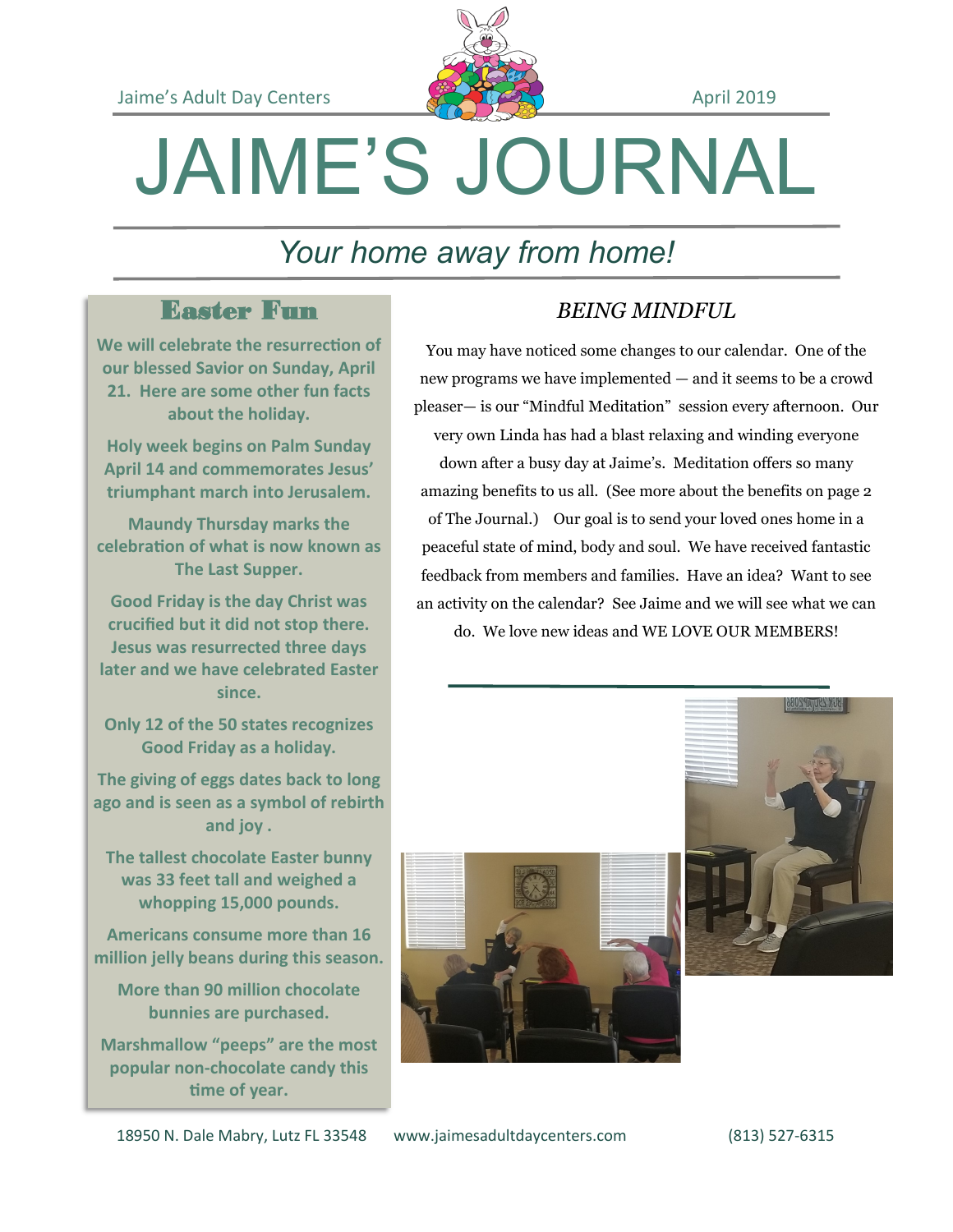#### **Activities to stimulate your loved ones using the 5 Dimensions of Wellness in honor of Easter**

- **Plant Easter lilies—** or any other Spring flowers. This is the perfect time to start a garden and you will get your exercise tending to it daily. (Physical)
- **Go to an Easter egg hunt.** Who says this is just for kids? Your loved one will enjoy watching the little ones get their trinket filled eggs. Many churches in the area sponsor events. (Social)
- **Color some Easter eggs.**  Again, not just for kids. Your loved one will have a ball decorating eggs and reliving childhood fun. (Emotional)
- **Challenge your loved one to come up with as many words as possible related to the holiday**. Think Jesus, bunny, eggs you get it. (Intellectual)
- **Go to a Good Friday service.** Easter is one of the most attended services of the year and may be stressful for you and your loved one so check out a Friday service. (Spiritual)

Look for more ways to stimulate your loved one in next month's edition of Jaime's Journal.

#### *MINDFUL MEDITATION*

#### *What is mediation?*

Webster's defines meditation as "thinking deeply or focusing one's mind for a period of time…." After a busy day at Jaime's, we think mediation is the perfect way to end the day. With calming music in the background, members are lead into a state of relaxation through light stretching and breathing exercises.

#### *What are the benefits of meditation?*

The benefits of meditation can be seen in everyone, including seniors and dementia patients. Many people with Alzheimer's disease or related dementias experience "sundowning." This is a state of confusion that often occurs late in the afternoon or early evening. The effects are generally restlessness, agitation, irritability and increased confusion. Wandering and pacing may also ensue. The exact cause of sundowning is unknown but we do know that ending the day with mindful mediation can decrease the symptoms of sundowning and can:

- 1. Reduce stress and depression.
- 2. Control anxiety by promoting relaxation and calm.
- 3. Increase energy and improve immune function by reducing the levels of stress hormones secreted in the bloodstream.
- 4. Slow down the progression of Alzheimer's Disease.



5. Decrease muscle tension and aches.

You don't have to be an expert to learn this art of meditation. Try it and you and your loved one can enjoy the endless benefits.

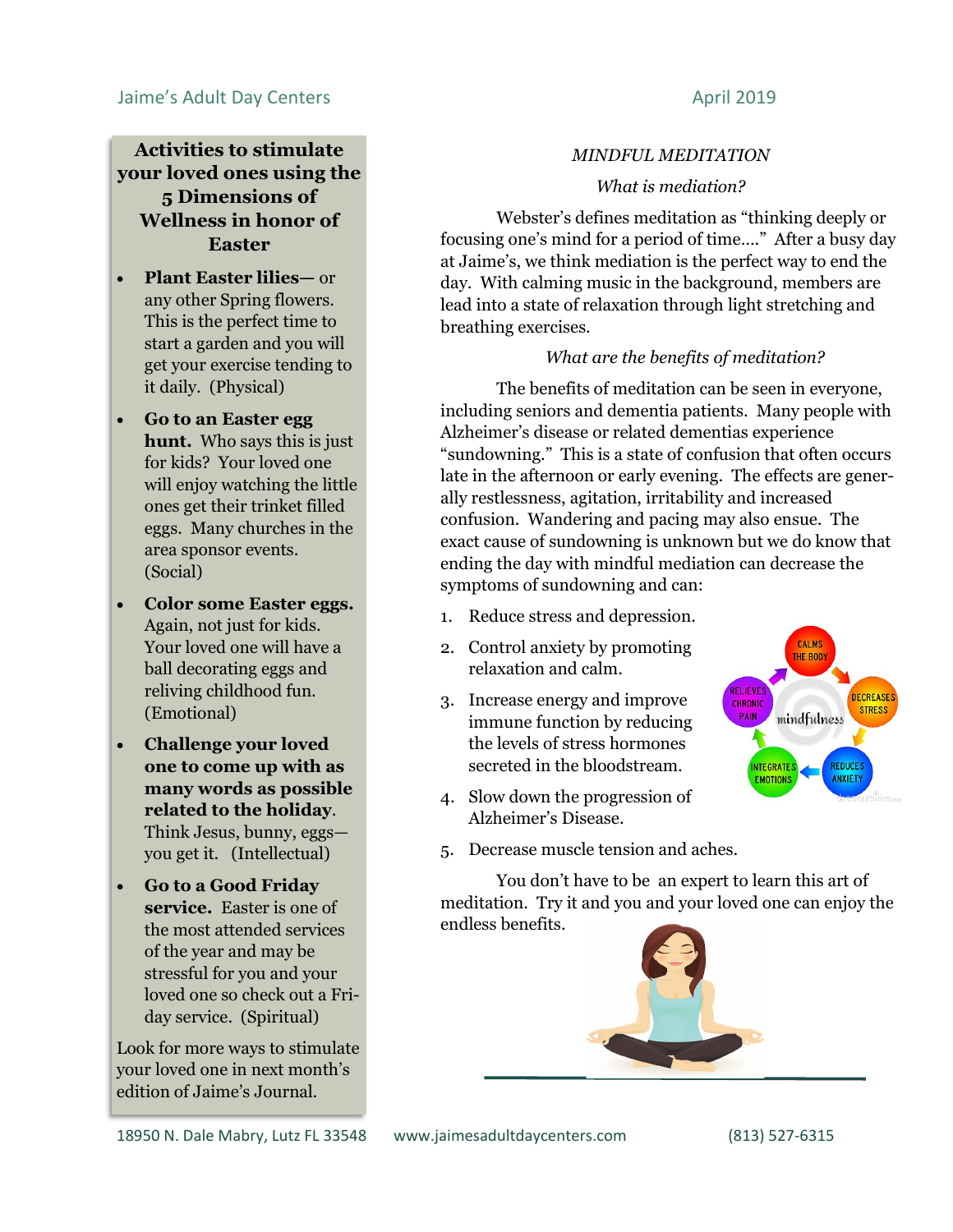#### Jaime's Adult Day Centers **April 2019**

#### *PLAY BALL!!*

We have enjoyed spring training but the real baseball season is underway! We are dedicating this edition of Jaime's Journal to our own, the late Jack O'Brien. Jack joined the Jaime's family 2/19/18 and graced us with his presence for almost a year until his passing on 2/2/19. You never saw him without his beloved Boston RedSox hat. He is sorely missed! Hail Mary full of grace, the Yankees are in second place. This one's for you Jack!

- The first world series was played between Pittsburgh and Boston in 1903 and was a nine game series. (And I thought 9 innings was enough!)
- The RedSox play at Fenway Park, one of the country's most beloved stadiums.
- Fenway Park has a single red seat. This marks the spot where Ted Williams hit a 502 foot homerun in 1946.
- The park boasts a 27 foot wall, dubbed The Green Monster, in left field to keep people who don't pay from seeing the game.
- The New York Yankees have won more world series than any other team. (Sorry, Jack!)
- The Tampa Bay Rays were formed in 1998 and play at Tropicana Field in St. Pete. (Gotta give a shout out to the local boys!)

## Caregiver's Corner

#### **Resources at the Byrd Center**

The Byrd Alzheimer's Center and Research Institute ("The Byrd Center"), one of the most prestigious programs dedicated to the prevention, treatment and cure of Alzheimer's Disease, is right here in Tampa.

- The Byrd Center conducts diagnostic memory assessments and screenings, as well as ongoing treatment. Clinical trials can be a big part of treatment as well.
- The Byrd Center was founded with caregivers in mind. It offers caregiver education related to behavior management, communication skills, legal issues, stress management, driving safety and home safety.
- The Byrd Center boasts state of the art labs where scientists work to find the causes of and cures for diseases affecting memory.
- The Byrd Center is staffed with doctors, researchers, clinicians and educators all working hard for your loved one. So take advantage of this amazing resource!